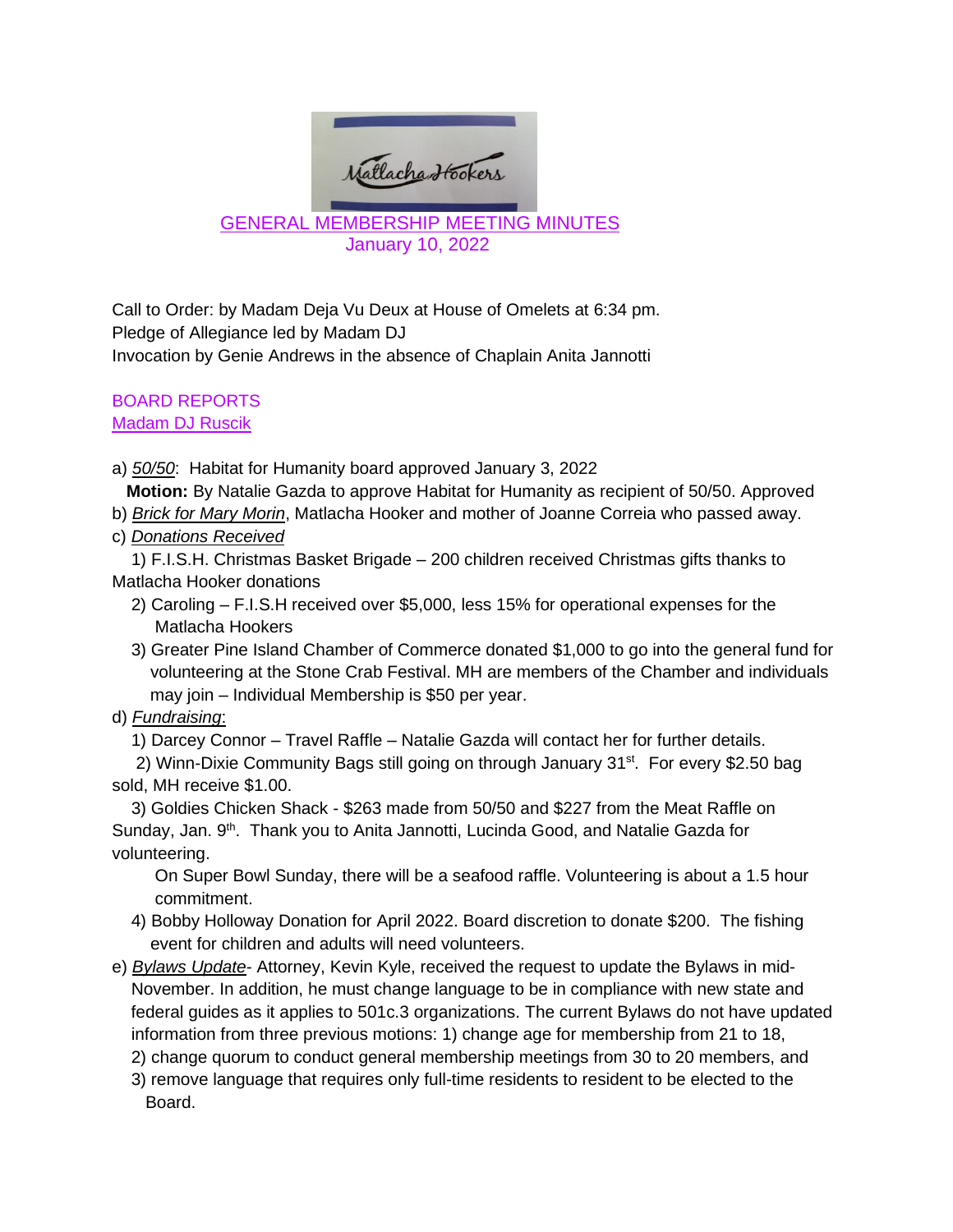f) *2022 Event Board Co-Chairs*-

 1) Bag and Tag committee - Michelle King will Co-Chair; we need one more Co-Chair and Donna Ziegleman will be in charge of the kitchen.

 2) Scholarship Committee Natalie Gazda will Co-Chair and would like another Co-Chair and Committee volunteers

- 3) Merchandise Committee Linda Bohacek and Jill Filgut Co-Chairs
- 4) Others Board members will determine their co-chair positions by next Board meeting.
- 5)The Board does not have a Secretary at this time. Linda Bohacek agreed to do the minutes at this meeting. A plea by Madam DJ went out to members.
- j) *Final numbers for Derby and Caroling* will be at February General Membership meeting and guests recipient of funds will be invited.

Vice Madam, Julia Simpson

a) Membership report:

103 members to date. Those who purchased name tags in December will receive them at the next meeting in February. Membership packets are being updated with new brochures and calling cards

- b) *Meeting Attendance*: 39
- c) *New member swear-in*: None
- d) *Matlacha Hooker business awareness campaign* Calling cards are being designed for members to pass out to businesses they frequent to hopefully increase their awareness of how we support their businesses.
- e) *New member mixer date* is January 21st 5-7 pm at Olde Fish House in Matlacha
- f) *February 1st* the password to the member section of the website will be changed and members will only have to enter the password once to get into membership information.
- g) *Birthday celebrations for January:* Members sang Happy Birthday to those members who had birthday in January.
- h) *Call Girls:* Thank you to Genie and Terry this month. February will be Beth Nelson and Linda Solinger.

# Secretary, Linda Bohacek ,temporary

- *a) Review and approval of board minutes*
	- 1. **Motion**, by Linda Bohacek, to approve December General meeting minutes. Approved
- b) *Online Votes* None
- c) *Read Mail* Calusa Land Trust requesting membership dues. The Board will discuss using the 50/50 funds from the next meeting to donate to the organization as that appears to be what has happened in the past.
- d) *Hooker Heralds*-issue date and submission deadline for committee chairs –18th, and 28th Submissions should be sent to [matlachahookers@matlachahookers.org](mailto:matlachahookers@matlachahookers.org)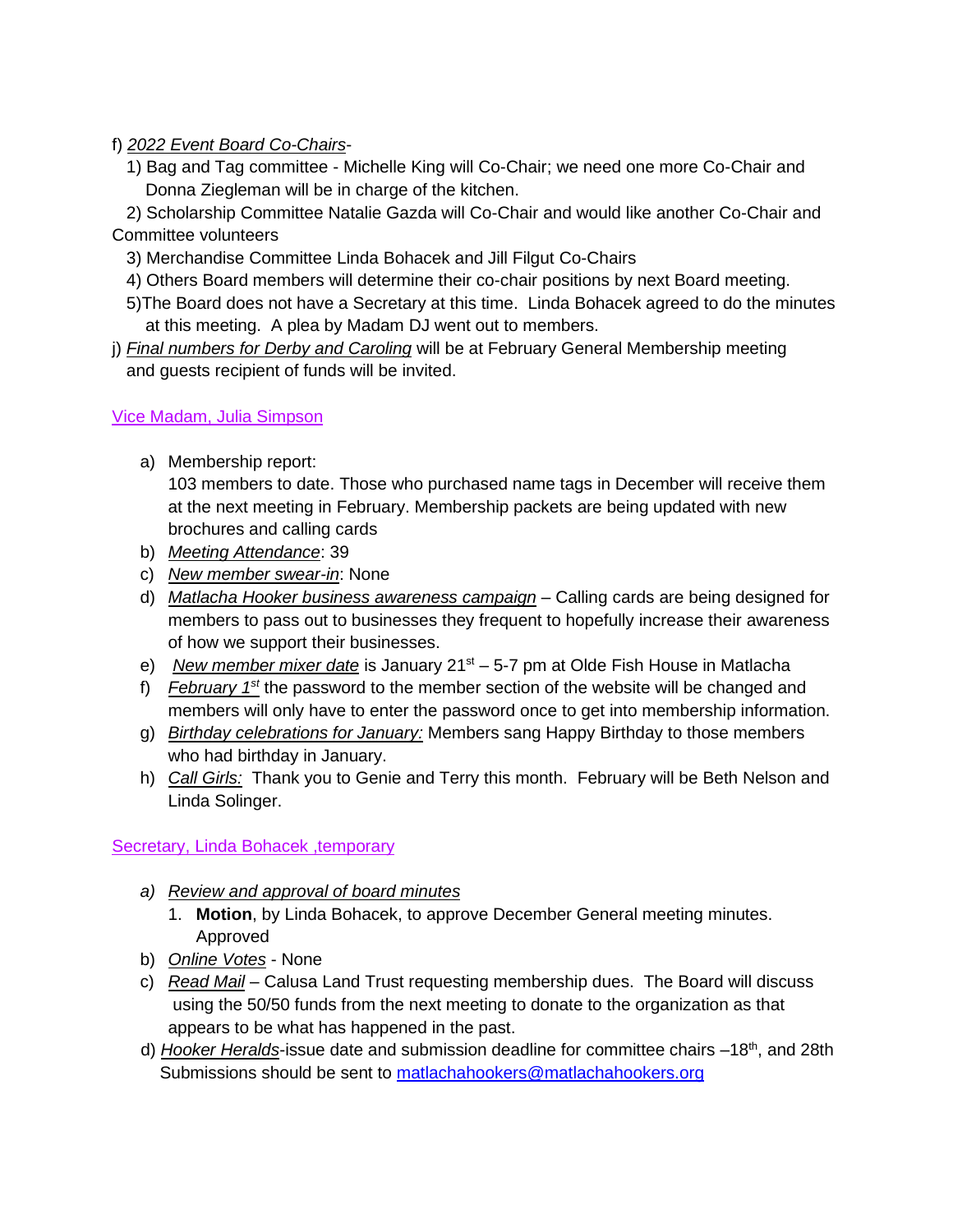### Treasurer, Terry Batdorf outgoing /Deb Syring incoming

- *a) Review and approval of financial reports*
	- 1. **Motion**, by Deb Syring, to approve the November financials. Approved
- b) Overall profits through end of November (P.I.E. Derby, Merchandise, and Goldies) was \$34,000.

Chaplain, Genie Andrews on behalf of Anita

- a) *Chaplain report* -no report
- b) *Outreach report* no report

## EVENTS AND ACTIVITIES

## 1: Fundraisers

- a) ArtFest Feb 4-6<sup>th</sup> Volunteers still needed. Lorie Tidwell was on hand at membership meeting to sign people up. 80 slots to fill! Designated Herald to go out for committee needs.
- b) *Wine Event* Feb 27th Sandy Kerr gave a report and discussion followed. Still in need of volunteers and clipboard being passed around. A designated Herald will go out specifically for needs for the event. Members were asked to take tickets to sell. Jeannie Glenn is in charge. There will be a solicitation orientation meeting Friday, January  $7<sup>th</sup>$  at 9:30 am at Nick B's in Pine Island center. The next meeting is at Little Lilly's Deli in Bokeelia on Monday, January 17th at 6 pm. Bring own food as the store will be closed.
- c) *Bag 'n Tag & Breakfast* March19th at the Moose in Saint James City. Saturday, January 22<sup>nd</sup> is first sorting day. Location is the Maxwell House at 7830 Lobean, Bokeelia at 10:00 am. A designated Herald will be going out to members for the committee's specific requests.
- d) *Merchandise Report:* December gross sales were \$643.72( includes deduction for credit card fees) Total for year is \$11,233.30 – expenses and fees= \$5,441.01 total net income which is 54% profit margin. Would like to be at 60% margin so we need to be judicious about giving away free merchandise for other organizations or Hooker events. For every \$100 we give away, we need to earn \$200 to break even, and \$300 to make the desired profit margin.
- e) *Classy boutique* Chris Buntin Wednesday, January 19<sup>th</sup> at 8209 Moyer Lane in Bokeelia, Jewelry cleaning and pricing in preparation for the boutique at the Island Luau. Needs volunteers.

#### 2: Community Support

- a) *Adopt-A-Road*: Saturday, January 22<sup>nd</sup> at 8 am. Meet at Olde Fish House in Matlacha
- c) **Blood Drive:** Next drive Saturday, February 12<sup>th</sup> location TBD
- e) *Pine Island Food Pantry* needs: Please bring 2 1lb or 1.25lb cans for Island Luau to be used to decorate for table decorations for the Island Luau which will then be given to the food pantry afterwards

#### OTHER:

*50/50* collected \$165 Tonight's winner: Linda Solinger \$83 Habitat for Humanity \$82